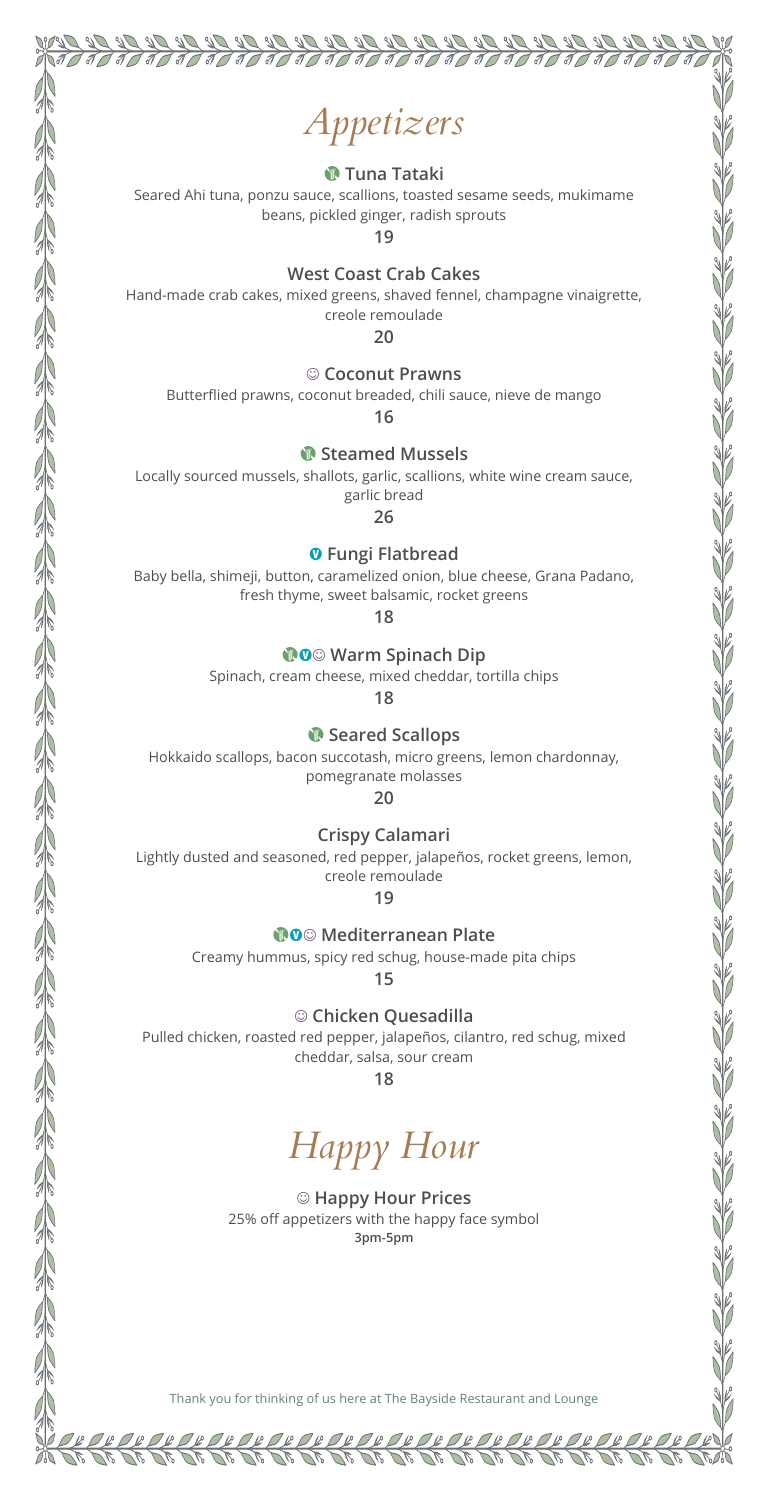

### *Soups*

 $\overline{\mathscr{J}}$  $\overline{\mathcal{J}}$ 

T

TIJIJIJIJID

 $\sqrt{d}$ 

#### **Soup Of The Day**

Ask your server for today's inspired creation

**10**

**Seafood Chowder**

House-made creamy chowder, salmon, bay scallops, baby shrimp, clam meat,

lobster oil **13**

#### **The Bayside Chowder Bowl**

Our traditional chowder with an extra fisherman size handful of salmon, halibut, prawns, scallops, fresh mussels & clams, garlic bread

**30**

### *Salads*

Salad Enhancements: fresh avocado, goat cheese or blue cheese \$3 / garlic prawns, coconut prawns, smoked salmon, pulled chicken or marinated tofu \$7 / seared tuna, grilled chicken breast or grilled salmon fillet \$9

#### U **Kale Caesar Salad**

Crisp kale, house-made dressing, fried capers, parmesan, hand torn garlic croutons

**small 11 / large 17**

#### U **Salish Seafood Cobb**

Hand-peeled shrimp, candied salmon, avocado, grape tomatoes, blue cheese, egg, mixed greens, champagne vinaigrette

**26**

**Traditional Cobb Salad** 

Pulled chicken, crisp bacon, avocado, grape tomatoes, blue cheese, egg, mixed greens, champagne vinaigrette

**25**

*<b>@O* Bayside Garden Salad

Mixed greens, cucumber, carrot, beet, grape tomatoes, toasted walnuts, honey-lime vinaigrette

#### **small 11 / large 17**

*<b>WO* Strawberry Rocket Salad

Rocket greens, fresh strawberries, shaved red onion, toasted almonds, goat cheese, honey-lime vinaigrette

**20**

#### **WORKHOOK** Buddha Bowl

9 grain rice blend, roasted beets, marinated tofu, avocado, sesame dressing, hemp hearts, mukimame beans, crispy chickpeas, kale, carrots, toasted pepitas

**24**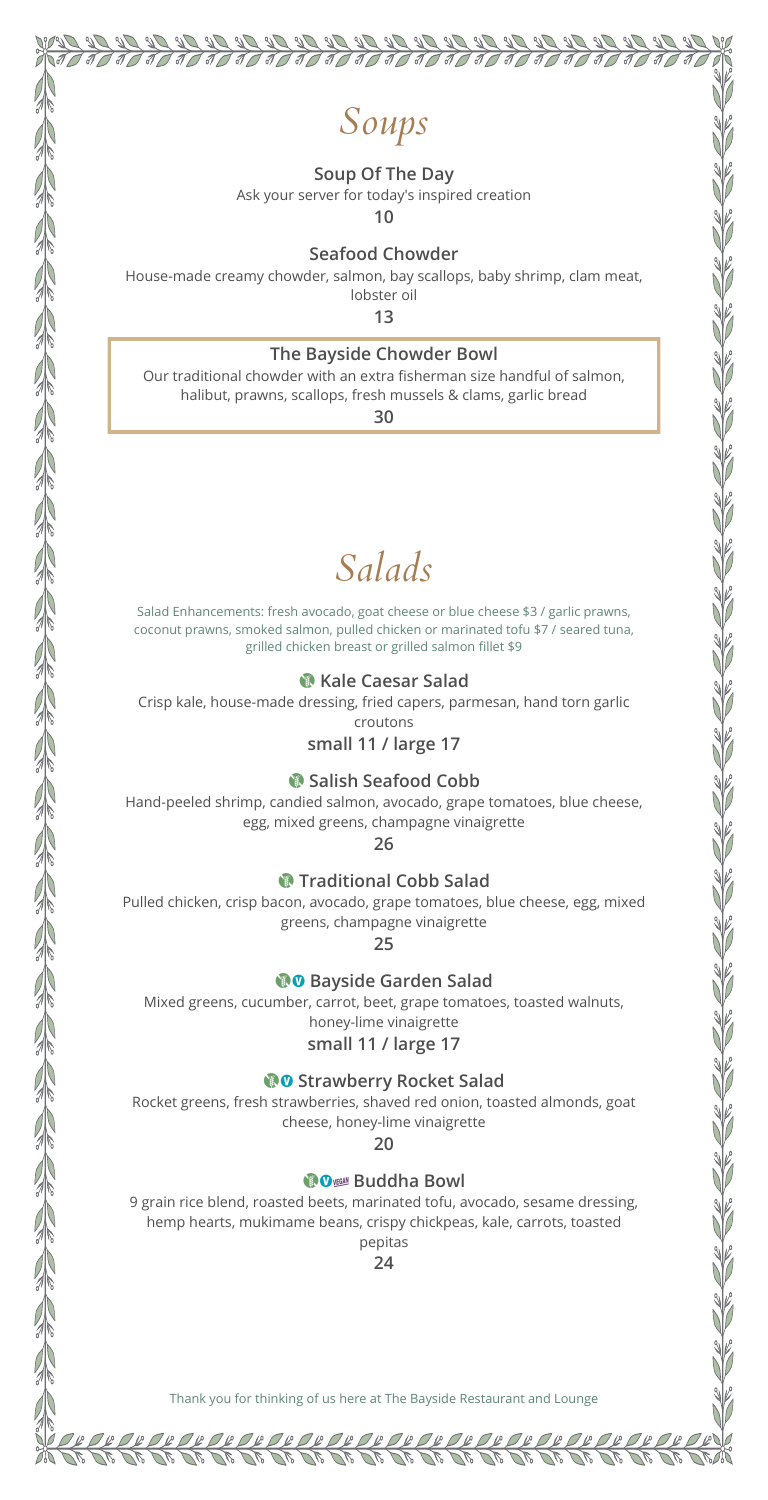### *Mains*

90 90

 $\mathbb{Z}$  $\mathscr{D}$ 

 $\overline{\mathscr{P}}$ T

S  $\overline{\mathscr{P}}$ I

#### U **New York Striploin**

10oz CAB striploin, fingerling potatoes, red wine demi-glace, farm vegetables

**40**

*Steak Enhancements: garlic prawns or two seared Hokkaido scallops \$7 sautéed mushrooms or blue cheese \$3*

U **Grilled Sirloin**

8oz CAB sirloin, whipped potatoes, roasted garlic, cracked peppercorn sauce, farm vegetables

**38**

*Steak Enhancements: garlic prawns or two seared Hokkaido scallops \$7 sautéed mushrooms or blue cheese \$3*

U **Sesame Crusted Ahi**

Yellowfin Tuna, 9 grain rice blend, mukimame beans, shimeji mushrooms, pea shoots, garlic ginger miso cream

**35**

U **Slow Braised Short Ribs**

Fork tender short ribs, whipped potatoes, red wine demi-glace, farm vegetables

**38**

U **Pan Seared Halibut**

Pan seared halibut, fingerling potatoes, sundried tomato pesto cream sauce, garlic sautéed kale, micro greens

**39**

U **Banana Leaf Wrapped Salmon**

Steamed wild Sockeye salmon, coconut scented quinoa, tomato lime broth, farm vegetables

**32**

U **Roasted Half Chicken**

Lemon thyme marinated chicken, whipped potatoes, roasted garlic, house BBQ dipping sauce, farm vegetables

**32**

**Halibut & Chips**

House beer batter, fresh cut fries, lemon, creole remoulade, creamy coleslaw **One Piece 24 / Two Piece 31**

U **Baby Back Ribs** Sticky house BBQ pork ribs, whipped potatoes, farm vegetables **Half Rack 29 / Full Rack 35**